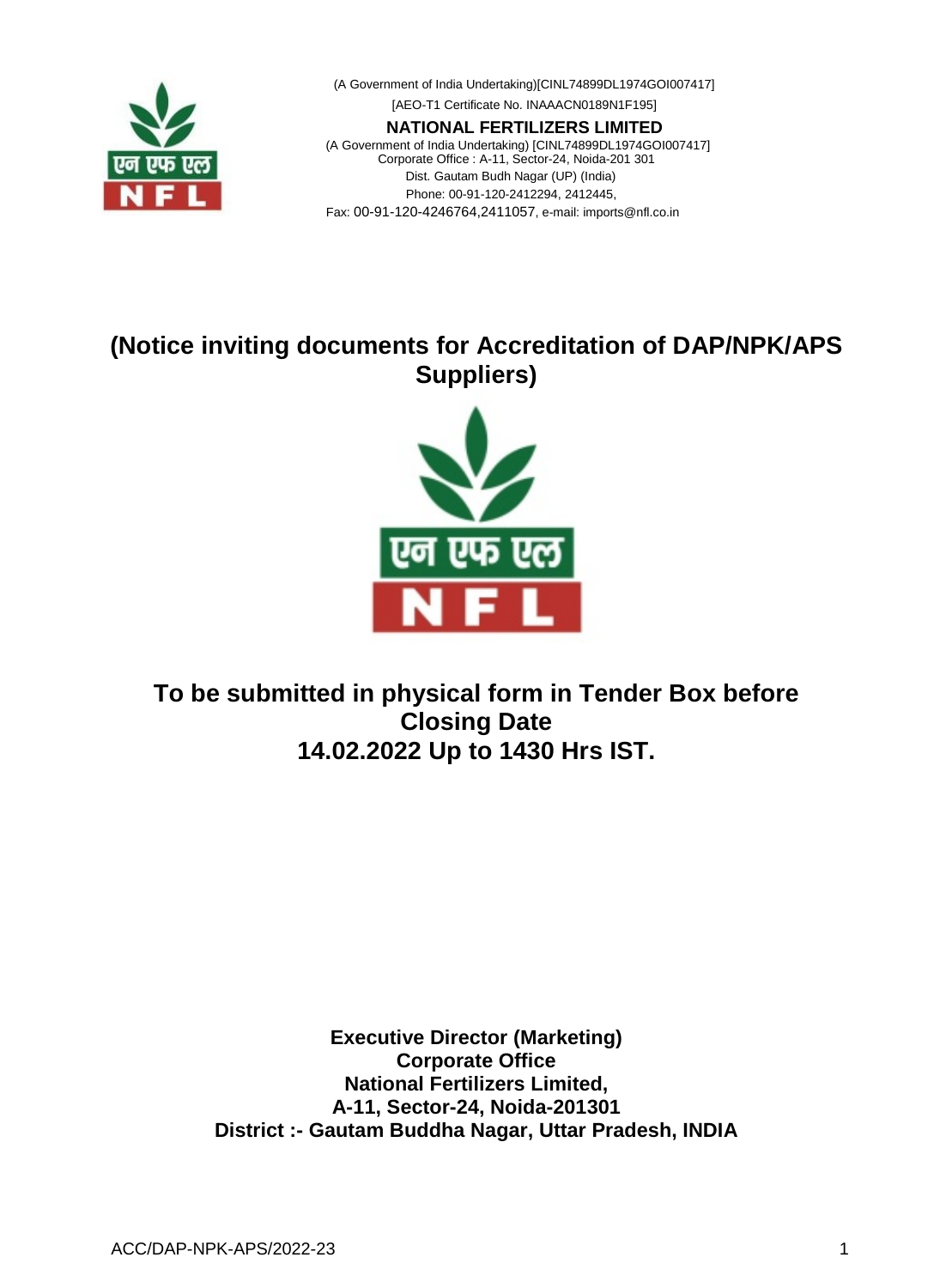

#### **NATIONAL FERTILIZERS LIMITED (A Government of India Undertaking) [CINL74899DL1974GOI007417] Corporate Office : A-11, Sector-24, Noida-201 301 Dist. Gautam Budh Nagar (UP) (India) Phone: 00-91-120-2412294, 2412445, Fax: 00-91-120-4246764,2411057 e-mail: [imports@nfl.co.in](mailto:imports@nfl.co.in)**

## **DOCUMENATION REQUIREMENT FOR ACCREDITATION by Suppliers (MANUFACTURERS/ TRADERS) of DAP/ NPK/ APS**

(To be filled in English language, printed on firm's letterhead & duly signed by authorized person and submitted in physical form)

#### **Product for which accreditation is applied: DAP/ NPK/ APS (***please specify and use separate sheet for each product):*

#### **A. Basic Information of Applicant:**

- 1. Firm's
- Name:………………………………………………………………………………………………………………………………………………………………. 2. Registered Office Adress: …………………………………………………………………………………………………………………………………….…. 3. Contact Address: ………….……………………………………………………………………………………………………..………………… …..Phone no:……………………………………………. Fax no:……………………………………..e-mail:……………….…………………. 4. Contact Person:…………………………………………………………………….…........Number:……………………….………….……… e-mail:……………………………………… 5. Details of Firm's CEO & Directors: ……………………………………………………………………………………………… 6. Name of Indian Agent & Type of Agreement (if any):………………………………………………………………… ………………………………………………………………………………………………………………………….. 7. Category Applied for: [Category I (Manufacturers)/ Category II (Reputed Traders)/ Category III (Others)] …………………………………………………………………………………………………………………………………………..
- **B. Confirmation of DAP/ NPK/ APS Specifications as per Latest Indian FCO Standards:** (To be confirmed in English language, printed on firm's letterhead & duly signed, separate confirmation letter for each product).

**Product Specifications** as per Indian FCO latest amendments:

#### (a) **Di-Ammonium Phosphate (18-46-0)**

- (i) Moisture percent by weight, Maximum: 2.5
- (ii) Total Nitrogen (ammoniacal & urea) percent by weight, Minimum: 18.0
- (iii) Ammoniacal Nitrogen percent by weight, Minimum: 15.5
- (iv) Available Phosphorous (as  $P_2O_5$ ) percent by weight, Minimum: 46.0
- (v) Water soluble Phosphorous (as  $P_2O_5$ ) percent by weight, Minimum: 39.5
- (vi) Particle Size: Minimum 90 percent of the material shall be retained between 1 mm and 4 mm IS sieve.

#### (b) **NPK (10-26-26)**

- (i) Moisture percent by weight, Maximum: 1.50
- (ii) Total Nitrogen (Ammoniacal and Urea), percent by weight, Minimum: 10.0
- (iii) Ammoniacal Nitrogen, percent by weight, Minimum: 7.0
- (iv) Available Phosphorous (as  $P_2O_5$ ), percent by weight, Minimum: 26.0
- (v) Water Soluble Phosphorous (as  $P_2O_5$ ), percent by weight, Minimum: 22.5
- (vi) Water Soluble Potassium (as  $K_2O$ ), percent by weight: Minimum: 26.0
- (vii) Particle Size: Minimum 90 percent of the material shall be retained between 1 mm and 4 mm IS sieve.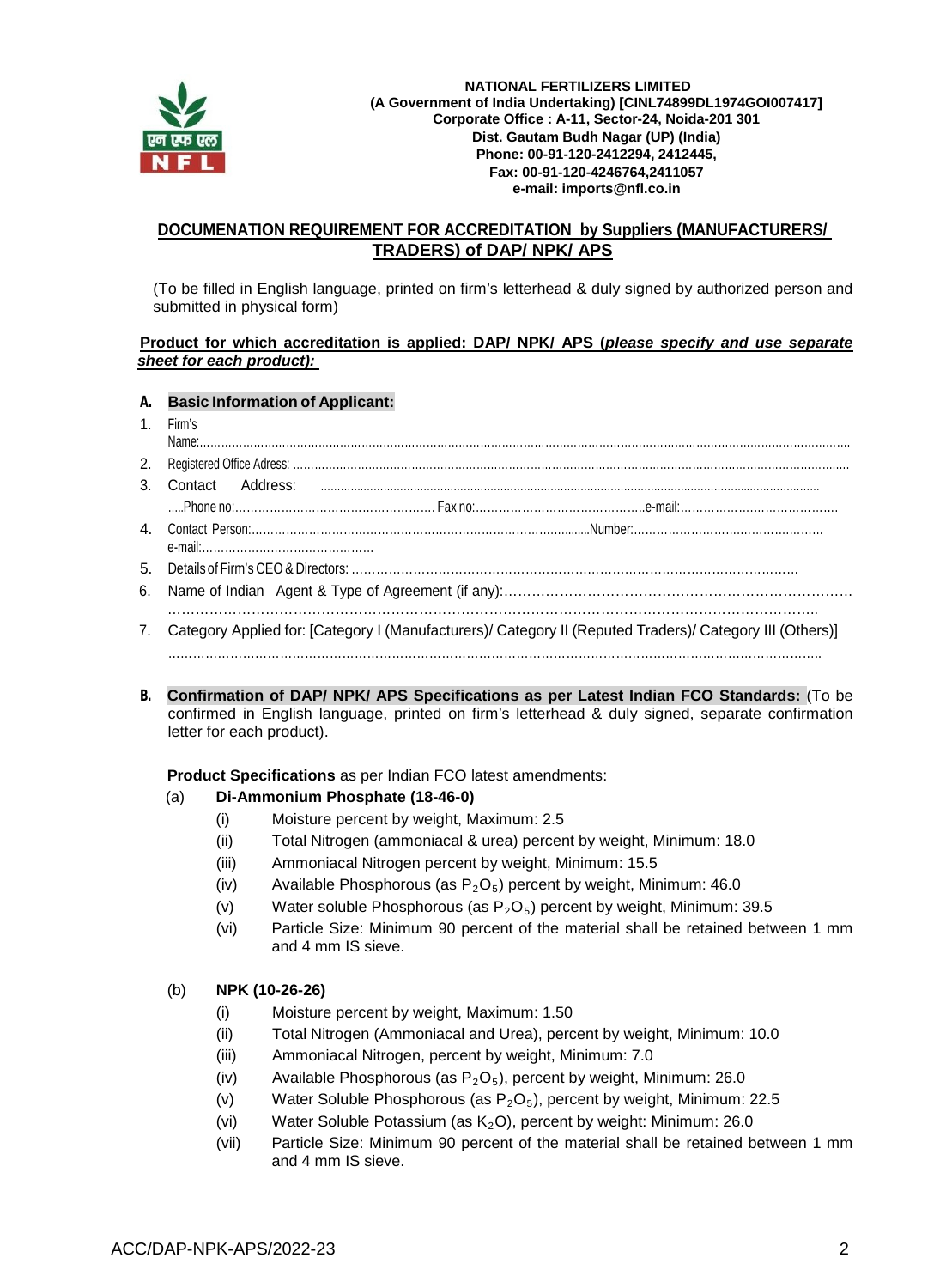## (c) **NPK (12-32-16)**

- (i) Moisture percent by weight, Maximum: 1.5
- (ii) Total Nitrogen (Ammoniacal and Urea), percent by weight, Minimum: 12.0
- (iii) Ammoniacal Nitrogen, percent by weight, Minimum: 9.0
- (iv) Available Phosphorous (as  $P_2O_5$ ), percent by weight, Minimum: 32.0
- (v) Water Soluble Phosphorous (as  $P_2O_5$ ), percent by weight, Minimum: 27.5
- (vi) Water Soluble Potassium (as  $K<sub>2</sub>O$ ), percent by weight: Minimum: 16.0
- (vii) Particle Size: Minimum 90 percent of the material shall be between 1 mm and 4 mm IS sieve.

## (d) **APS (20-20-0-13)**

- (i) Moisture percent by weight, Maximum: 1.0
- (ii) Total Nitrogen (Ammoniacal & Urea), percent by weight, Minimum: 20.0
- (iii) Ammoniacal Nitrogen, percent by weight, Minimum: 18.0
- (iv) Available Phosphorous (as  $P_2O_5$ ), percent by weight, Minimum: 20.0
- (v) Water Soluble Phosphorous (as  $P_2O_5$ ), percent by weight, Minimum: 17.0
- (vi) Sulphate Sulphur (as S), percent by weight: Minimum: 13.0
- (vii) Particle Size: Minimum 90 percent of the material shall be retained between 1 mm and 4 mm IS sieve.

**C. CategorySpecificInformationofApplicant:**(Tobesubmittedintheform of PhysicalDocuments)

### **Documents required for categorization**:

## **a. Category I – Manufacturers of DAP/ NPK/ APS**

- i. Manufacturer should have minimum total DAP/NPK/APS production capacity of 500,000 MT per year.
- ii. Details of manufacturing facility, plant-wise location & capacity; production capacity in MT per annum & total quantity available for exports for the following products:
	- DAP
	- NPK
	- APS
- iii. Firm's Profile, History, Organization Structure & Copy of certificate of incorporation.
- iv. World-wide list of customers (including those in India) to whom above products are supplied/ exported
- v. Separate Process Flow Diagram for NPK depicting that product is produced from Chemical process & process flow diagram for APS certifying that above product is manufactured through chemical production process with the raw materials Sulphuric acid, Phosphoric acid and Ammonia.
- vi. Certificate 1 & 2 in compliance of Order F. No. 6/18/2019-PPD dated 23.07.2020 issued by Ministry of Finance as per Annexure I (Attached)
	- **b. Category II – Reputed Traders of DAP/ NPK/ APS who have supplied at least a single vessel of 25,000 MT (in loose bulk fertilizers of DAP/NPK/APS) successfully made to India for at least during two years in last five years from the date of issuance of this notice**
- i. Documentary evidence in support of point 8 (b) above, i.e., copies of Bills of Lading or Commercial Invoices indicating applying firm's name and DAP/ NPK/ APS supplies successfully made to India for at least during two years in last five years from the date of issuance of this notice.
- ii. Firm's Profile, History & Organization Structure, Copy of certificate of incorporation.
- iii. World-wide list of customers (including those in India) to whom the DAP/ NPK/ APS products are supplied/ exported Separate Process Flow Diagram for NPK depicting that product is produced from Chemical process & process flow diagram for APS certifying that above product is manufactured through chemical production process with the raw materials Sulphuric acid, Phosphoric acid and Ammonia.
- iv. Certificate 1 & 2 in compliance of Order F. No. 6/18/2019-PPD dated 23.07.2020 issued by Ministry of Finance as per Annexure I (Attached)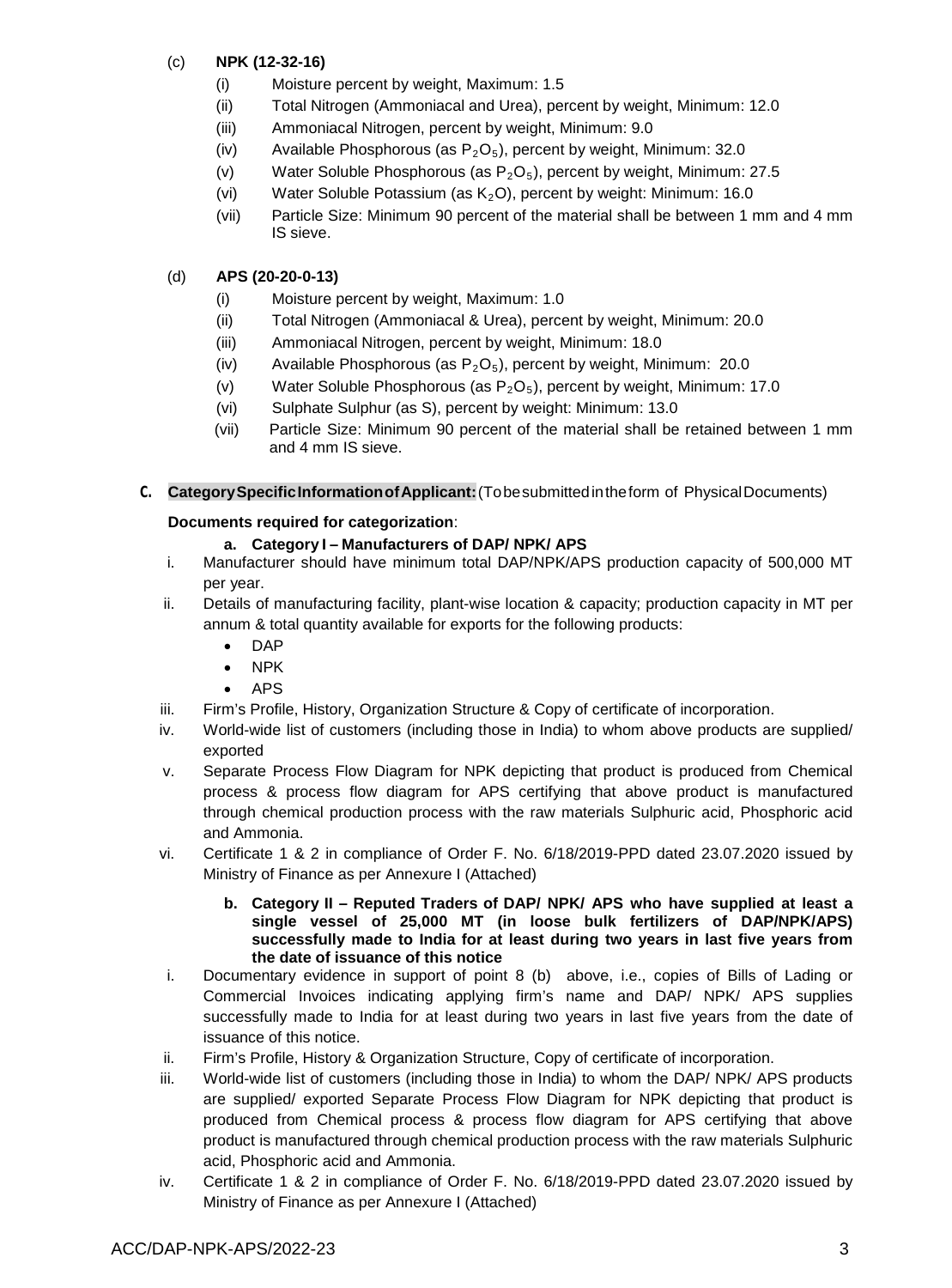### **(c) Category III – Others (those who are not falling under Category-I & Category-II)**

- (i) Documentary evidence i.e copies of Bills of Lading or Commercial Invoices indicating applying firm's name for supply of fertilizers including raw material (in loose bulk ) of minimum 25000 MT successfully made to India during any one year of the last five year from the issuance of this notice Valid credit rating as evaluated by any of the following three agencies – Standard & Poor's/ Moody's Investor Service/ Dun & Bradstreet (Date of rating should not be more than 6 months old). The credit rating has to be minimum satisfactory or equivalent.
- (ii) Firm's Profile, History & Organization Structure, Copy of certificate of incorporation.
- (iii) World-wide list of customers to whom the Fertilizers supplied/ exported (if any) and list of Indian customers to whom party have supplied fertilizers including raw material (loose bulk raw material) successfully in the any one year of the last five years from date of issuance of this notice.
- (iv) Separate Process Flow Diagram for NPK depicting that product is produced from Chemical process & process flow diagram for APS certifying that above product is manufactured through chemical production process with the raw materials Sulphuric acid, phosphoric acid and ammonia.
- Certificate 1 & 2 in compliance of Order F. No. 6/18/2019-PPD dated 23.07.2020 issued by Ministry of Finance as per Annexure I (Attached)

Dated:……………

Yours faithfully,

(Signature of Authorized Representative of Manufacturer/Principals with name and full address)